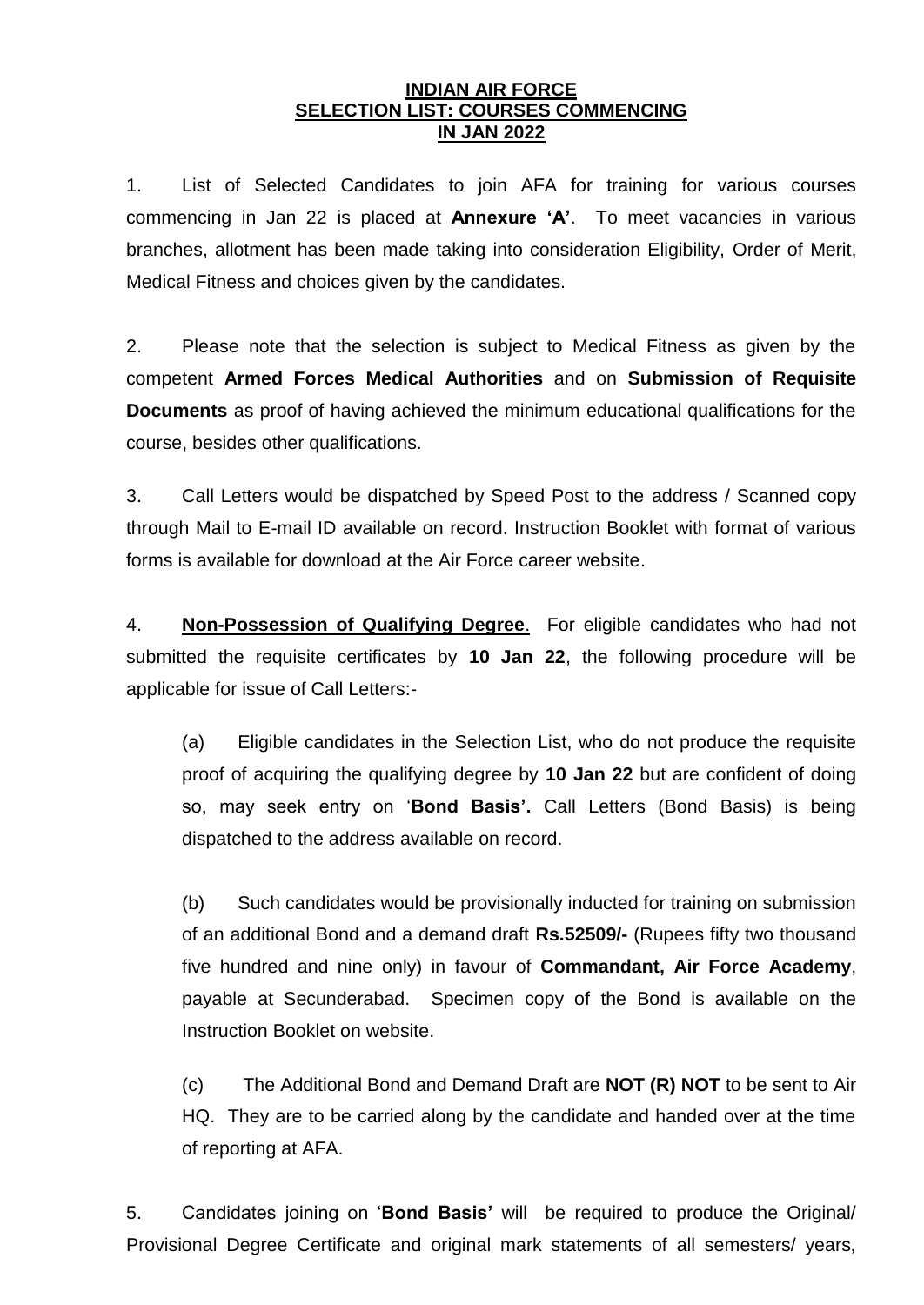latest by **17 Mar 22** to the Training Wing Adjutant, Air Force Academy. On production of the proof of meeting all the eligibility criteria, the deposit of **Rs.52509/-** (Rupees fifty two thousand five hundred and nine only) would be refunded in full. In case of failure to do so by **17 Mar 22**, the training will be terminated and the cost of training would be adjusted against the amount deposited with AFA.

6. Candidates joining on 'Bond Basis' are to deposit the Demand Draft for **Rs.52509/-** (Rupees fifty two thousand nine hundred and nine only) to the Training Wing Adjutant (TWA) on arrival at AFA, in addition to all requirements given in Joining Instructions.

7. Certificates and Demand Draft would be returned on production of required Original/ Provisional degree certificate (issued by University) and other relevant certificates. In case of termination of training, all certificates would be returned after recovery of cost of training.

8. **Date and Time of Reporting at AFA is given in Call Letters**. Candidates who are in possession of **'signed Joining Instructions**' are to report at Reception Cell located on Platform No.10 of Secunderabad Railway Station / Airport **between 09:00 AM to 06:00 PM between 15-16 Jan 22** and should be in possession of negative RT PCR report for test conducted within 72 hours prior to reporting. Late Reporting by candidates will **NOT (R) NOT** be accepted under any circumstances.

9. The candidates are to inform their arrival plans on **mobile no. 9550216397** at AFA. Other details and documents to be carried is as per JI Booklet available on this website (Issued with main merit list).

#### **LIABILITY DISCLAIMER**

**The contents and information of this result are meant only for information of the candidates and should not under any circumstances be taken as authority. Candidates are advised to confirm the same from Air HQ (VB), New Delhi at Phone No. 011-23010231 Extn 7780 & 7610.**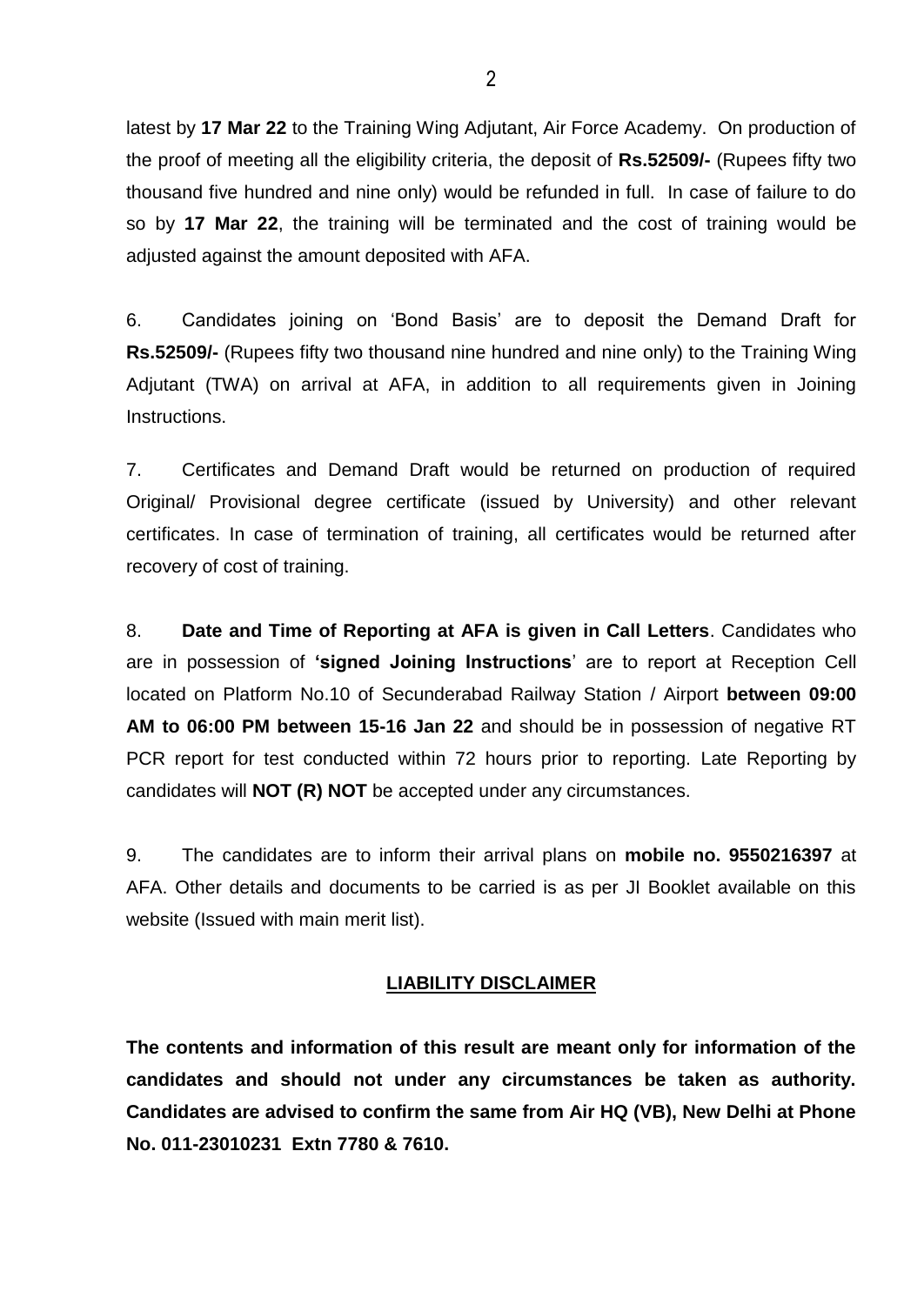# **Annexure 'A'**

#### **FLYING BRANCH (IN ALPHABETICAL ORDER)**

| 211 F(P) CDSE ENTRY |                 |              |                              |                |  |
|---------------------|-----------------|--------------|------------------------------|----------------|--|
|                     |                 |              | <b>COURSE NO. 210/22F/PC</b> |                |  |
| <b>SL</b>           | <b>UPSC NO.</b> | <b>TITLE</b> | <b>NAME</b>                  | <b>REMARKS</b> |  |
| NO.                 |                 |              |                              |                |  |
|                     | 3500366         | <b>MR</b>    | <b>HEMANT KUMAR</b>          |                |  |
| $\overline{2}$      |                 |              | <b>PADGHAN APOORV</b>        |                |  |
|                     | 1300680         | <b>MR</b>    | <b>GAJANAN</b>               |                |  |
| 3                   | 302066          | <b>MR</b>    | <b>SACHIN P B</b>            |                |  |
| 4                   | 402465          | <b>MR</b>    | <b>SANJEEV KUMAR TIWARI</b>  |                |  |
| 5                   |                 | MR.          | <b>SHINDE ANIKET</b>         |                |  |
|                     | 503769          |              | <b>RAJENDRA</b>              |                |  |
| 6                   | 814471          | <b>MR</b>    | <b>SHUBHAM SHARMA</b>        |                |  |
| 7                   | 1101461         | <b>MR</b>    | <b>SHUBHANKAR GAIKWAD</b>    |                |  |

| 211 F(P) NCC ENTRY<br><b>COURSE NO. 211/22F/PC(M) &amp; SSC(M &amp; W)</b> |                                                           |           |                            |  |  |  |
|----------------------------------------------------------------------------|-----------------------------------------------------------|-----------|----------------------------|--|--|--|
| <b>SL</b>                                                                  | UPSC NO.<br><b>NAME</b><br><b>TITLE</b><br><b>REMARKS</b> |           |                            |  |  |  |
| NO.                                                                        |                                                           |           |                            |  |  |  |
|                                                                            |                                                           |           | <b>PATIL SALONI SUSHIL</b> |  |  |  |
|                                                                            | 2101200268                                                | <b>MS</b> | <b>SINGH</b>               |  |  |  |
| ⌒                                                                          | 2101200447                                                | <b>MR</b> | <b>SUBHAM BADAL</b>        |  |  |  |
| ◠                                                                          | 2101200082                                                | ΜR        | <b>VIVEK DHIMAN</b>        |  |  |  |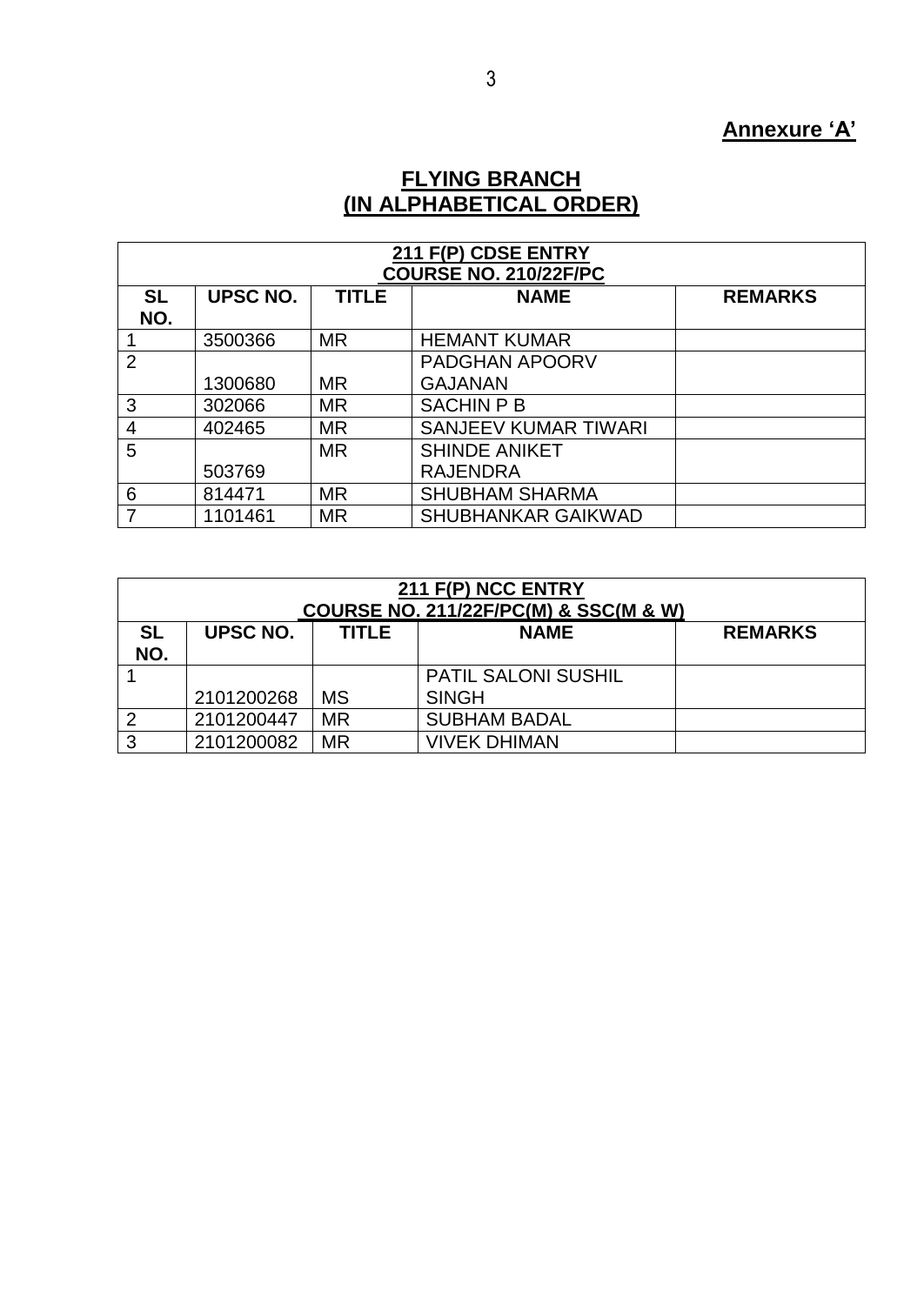| <b>FLYING</b><br><b>COURSE NO. 211/22F/SSC</b> |                  |              |                               |                |
|------------------------------------------------|------------------|--------------|-------------------------------|----------------|
| <b>SL</b><br>NO.                               | <b>AFCAT NO.</b> | <b>TITLE</b> | <b>NAME</b>                   | <b>REMARKS</b> |
| 1                                              | 2101109037       | <b>MR</b>    | A DARREN CRUZ                 |                |
| $\overline{2}$                                 | 2101112226       | <b>MR</b>    | <b>ADITYA NATH TRIPATHI</b>   |                |
| $\overline{3}$                                 | 2101100138       | <b>MR</b>    | <b>ANURAG THAKUR</b>          |                |
| $\overline{4}$                                 | 2101100828       | <b>MR</b>    | <b>ARJUN SHIVAKUMAR</b>       |                |
| 5                                              | 2101110663       | <b>MR</b>    | <b>ARUN M</b>                 |                |
| 6                                              | 2101110198       | <b>MR</b>    | <b>ARUN VASTRAD</b>           |                |
| $\overline{7}$                                 | 2101110392       | <b>MR</b>    | <b>AYUSH CHOUDHARY</b>        |                |
| 8                                              | 2101111912       | <b>MR</b>    | <b>CHIRAYU RAOSAHEB PATIL</b> |                |
| 9                                              | 2101109957       | <b>MS</b>    | <b>DAAMAN LOHIA</b>           |                |
| 10                                             | 2101114270       | <b>MR</b>    | <b>DHEERAJN</b>               |                |
| 11                                             | 2101109514       | <b>MS</b>    | <b>G PRIYA DHARSHINI</b>      |                |
| 12                                             | 2101103958       | <b>MR</b>    | <b>GURSHARAN</b>              |                |
| 13                                             | 2101115711       | <b>MR</b>    | <b>HEMANT KUMAR</b>           |                |
| 14                                             | 2101109429       | <b>MS</b>    | <b>IVRAJ KAUR</b>             |                |
| 15                                             | 2101113831       | <b>MS</b>    | <b>JYOTHI GOWDA D R</b>       |                |
| 16                                             | 2101109906       | <b>MS</b>    | <b>LAKSHDEEP KAUR</b>         |                |
| 17                                             | 2101114850       | <b>MR</b>    | <b>MANAVDEEP SINGH</b>        |                |
| 18                                             | 2101111494       | <b>MS</b>    | <b>MEDHAVI TOMAR</b>          |                |
| 19                                             | 2101109480       | <b>MR</b>    | <b>MILIND GUPTA</b>           |                |
| 20                                             | 2101102330       | <b>MR</b>    | <b>MOHIT SHARMA</b>           |                |
| 21                                             | 2101102307       | <b>MR</b>    | <b>NITESH JAKHAR</b>          |                |
| 22                                             | 2101101268       | <b>MR</b>    | <b>ONKAR SINGH</b>            |                |
| 23                                             |                  |              | <b>PADHYE HRISHIKESH</b>      |                |
|                                                | 2101110233       | <b>MR</b>    | <b>SHRINIVAS</b>              |                |
| 24                                             | 2101111586       | <b>MR</b>    | PANDYA HET AJAYBHAI           |                |
| 25                                             | 2101100308       | <b>MR</b>    | <b>PARAM VEER CHAHAL</b>      |                |
| 26                                             | 2101105912       | <b>MR</b>    | <b>PRADEEP SINGH</b>          |                |
| 27                                             | 2101114559       | MR           | PRANAV A                      |                |
| 28                                             | 2101115641       | <b>MR</b>    | <b>PRASAD BADE</b>            |                |
| 29                                             | 2101104507       | <b>MR</b>    | PRASANNA KUMAR MANNA          |                |
| 30                                             | 2101109768       | MR           | <b>PRATIK VIJAY KUKUDKAR</b>  |                |
| 31                                             | 2101103887       | <b>MR</b>    | <b>PRINCE MANHAS</b>          |                |
| 32                                             | 2101113157       | MR           | RAHUL H K                     |                |
| 33                                             | 2101114184       | MR           | <b>RAHUL SHARMA</b>           |                |
| 34                                             | 2101103060       | MR           | <b>RAVI SHANKAR</b>           |                |
| 35                                             | 2101112528       | <b>MR</b>    | <b>RISHU SAURABH</b>          |                |
| 36                                             | 2101112392       | <b>MR</b>    | ROHAN R BHARADWAJ             |                |
| 37                                             | 2101100839       | MR           | <b>ROHIT KUMAR</b>            |                |
| 38                                             | 2101110187       | MR           | <b>S SREYAS</b>               |                |
| 39                                             | 2101113446       | MR           | <b>SACHIN SINGH CHAUHAN</b>   |                |
| 40                                             | 2101104339       | <b>MR</b>    | <b>SAGAR SINGH</b>            |                |
| 41                                             | 2101105312       | <b>MR</b>    | <b>SAHIL BISHNOI</b>          |                |
| 42                                             | 2101100228       | <b>MR</b>    | <b>SANKET GAUTAM</b>          |                |
| 43                                             | 2101111556       | MR           | <b>SATYAM SHARMA</b>          |                |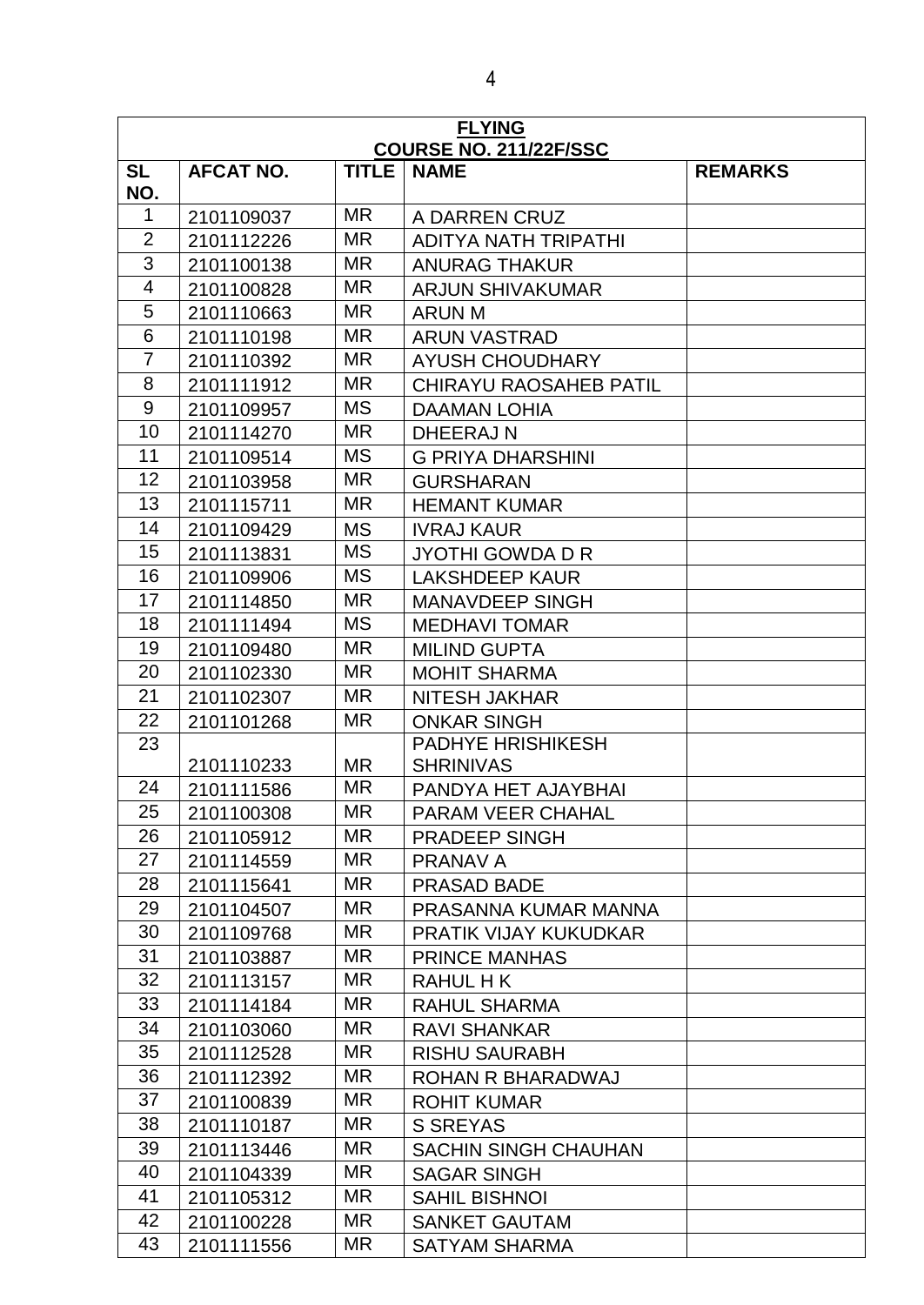|    | <b>FLYING</b> |           |                               |  |  |
|----|---------------|-----------|-------------------------------|--|--|
|    |               |           | <b>COURSE NO. 211/22F/SSC</b> |  |  |
| 44 | 2101102480    | <b>MR</b> | <b>SHASHANK GAUTAM</b>        |  |  |
| 45 | 2101102380    | <b>MS</b> | <b>SHIVANI DAHIYA</b>         |  |  |
| 46 | 2101113914    | <b>MR</b> | <b>SHUBHAM KIRORIWAL</b>      |  |  |
| 47 | 2101110119    | <b>MR</b> | <b>SHUBHAM VERMA</b>          |  |  |
| 48 |               | <b>MR</b> | <b>SHUBHAM VINOD</b>          |  |  |
|    | 2101114419    |           | <b>SHRIKHANDE</b>             |  |  |
| 49 | 2101100273    | <b>MR</b> | <b>SOURABH SINGH KATHAIT</b>  |  |  |
| 50 | 2101101953    | <b>MR</b> | <b>SUBHAM RAWAT</b>           |  |  |
| 51 | 2101113663    | <b>MS</b> | <b>TANUSHREE G V</b>          |  |  |
| 52 | 2101101871    | <b>MR</b> | <b>TWARIT SANGHI</b>          |  |  |
| 53 | 2101116821    | <b>MR</b> | <b>VIPIN KUMAR</b>            |  |  |
| 54 | 2101106242    | <b>MR</b> | <b>VIPIN KUMAR MALIK</b>      |  |  |
| 55 | 2101111048    | <b>MR</b> | <b>VISHAGYA SAXENA</b>        |  |  |
| 56 | 2101102944    | <b>MR</b> | <b>VIVEK RAJPUT</b>           |  |  |
| 57 | 2101112764    | <b>MR</b> | YOGESH KUMAR                  |  |  |
| 58 | 2101112697    | <b>MR</b> | YUVRAJ SINGH KAHLON           |  |  |
| 59 | 2101103702    | <b>MR</b> | YUVRAJ SINGH YADAV            |  |  |
| 60 | 2101111784    | <b>MR</b> | <b>ZAID ZAFAR</b>             |  |  |

## **TECHNICAL BRANCH (IN ALPHABETICAL ORDER)**

| AE(M)<br><b>COURSE NO. 210/22T/PC</b> |                  |              |                                |                |
|---------------------------------------|------------------|--------------|--------------------------------|----------------|
| <b>SL</b><br>NO.                      | <b>AFCAT NO.</b> | <b>TITLE</b> | <b>NAME</b>                    | <b>REMARKS</b> |
|                                       | 2101116538       | <b>MR</b>    | <b>AMIT KUMAR</b>              |                |
| $\overline{2}$                        | 2101115713       | MR.          | <b>ANANTHU MOHAN</b>           |                |
| 3                                     | 2101115048       | <b>MR</b>    | ARYAN PRAVIN SISODIYA          |                |
| 4                                     | 2101116444       | <b>MR</b>    | <b>BAKLIKAR AMEY ANILRAO</b>   |                |
| 5                                     | 2101114553       | <b>MR</b>    | <b>GANGULA SRI SAI SHANKAR</b> |                |
| 6                                     | 2101115403       | <b>MR</b>    | <b>GOPIKRISHNAN B</b>          |                |
| $\overline{7}$                        |                  | <b>MR</b>    | <b>PADGHAN APOORV</b>          |                |
|                                       | 2101115735       |              | <b>GAJANAN</b>                 |                |
| 8                                     | 2101115168       | <b>MR</b>    | <b>RATNESH SWARNKAR</b>        |                |
| 9                                     | 2101114636       | MR.          | <b>SHEKHAR SUMAN</b>           |                |
| 10                                    | 2101113961       | MR.          | <b>SHIWAM KUMAR</b>            |                |
| 11                                    | 2101114946       | MR.          | <b>SPANDAN KUMAR NASHINE</b>   |                |
| 12                                    | 2101115996       | <b>MR</b>    | <b>SURAJ CHHETRI</b>           |                |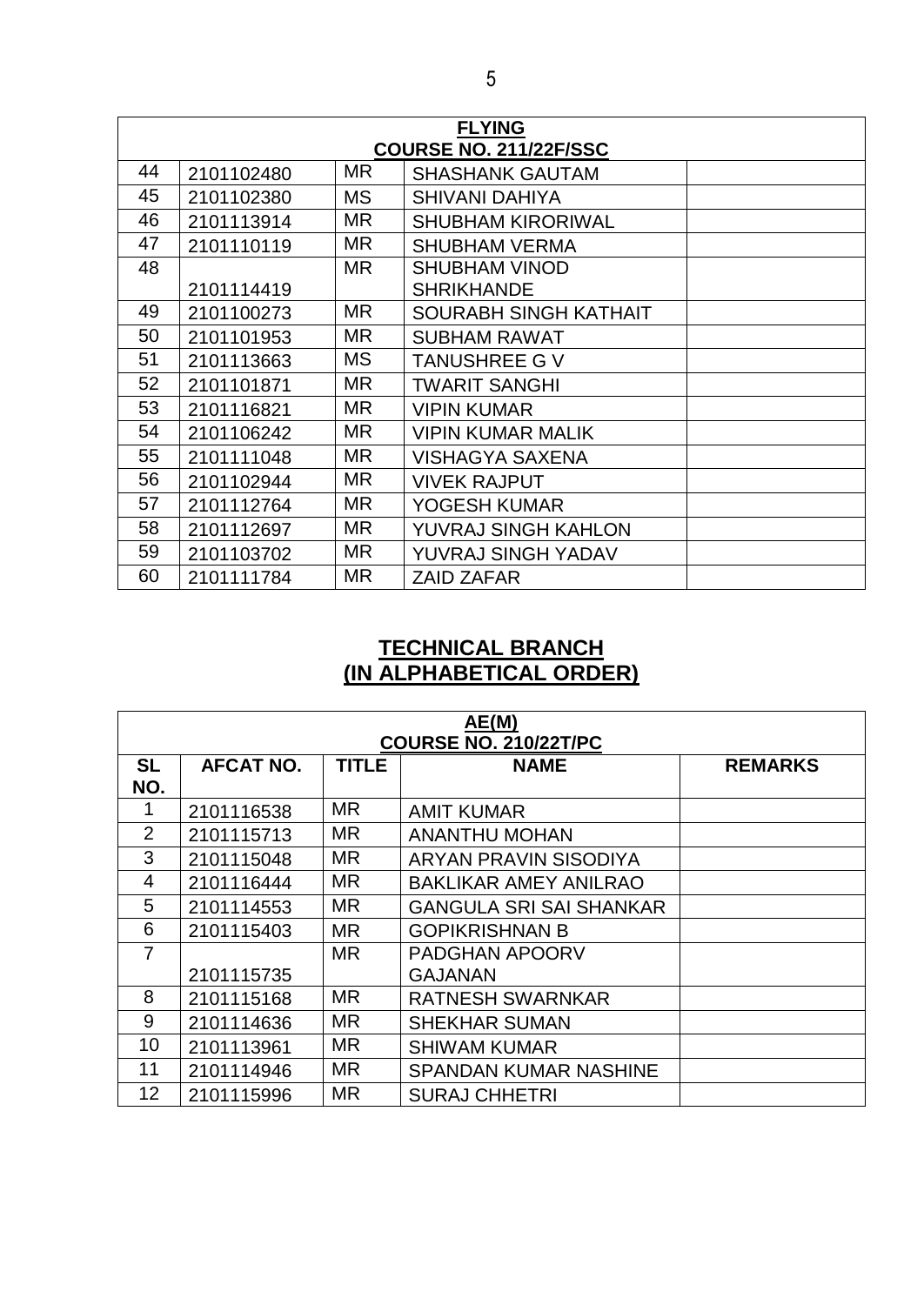| AE(M)<br><b>COURSE NO. 210/22T/SSC(M&amp;W)</b> |                  |              |                           |                |
|-------------------------------------------------|------------------|--------------|---------------------------|----------------|
| <b>SL</b><br>NO.                                | <b>AFCAT NO.</b> | <b>TITLE</b> | <b>NAME</b>               | <b>REMARKS</b> |
| 1                                               | 2101116898       | <b>MS</b>    | ANOUSHKA DHAKA            |                |
| $\overline{2}$                                  | 2101115105       | MR           | <b>ARCHIT YADAV</b>       |                |
| 3                                               | 2101114023       | MR.          | <b>DHEERAJ CHAUHAN</b>    |                |
| 4                                               | 2101115360       | MR.          | <b>GAURAV SHARMA</b>      |                |
| 5                                               | 2101115811       | <b>MR</b>    | <b>JOBIN JOSEKUTTY</b>    |                |
| 6                                               | 2101115464       | MR.          | <b>KARTIK SHARMA</b>      |                |
|                                                 | 2101116648       | MR.          | NAGARJUN PM               |                |
| 8                                               |                  | <b>MR</b>    | <b>PAVAN PRAVEEN</b>      |                |
|                                                 | 2101114703       |              | <b>BRAHMERI</b>           |                |
| 9                                               | 2101116727       | MR           | <b>PIYUSH YADAV</b>       |                |
| 10                                              | 2101114403       | MR.          | <b>PRAGATHEESHWARAN G</b> |                |
| 11                                              | 2101116947       | <b>MS</b>    | <b>SHREYA SINGH</b>       |                |
| 12                                              | 2101114700       | MR.          | <b>SHUBHAM MAMGAIN</b>    |                |
| 13                                              | 2101114801       | <b>MR</b>    | <b>VIJAY RANA</b>         |                |

| AE(L)<br><b>COURSE NO. 210/22T/PC</b> |                  |              |                             |                |
|---------------------------------------|------------------|--------------|-----------------------------|----------------|
| <b>SL</b><br>NO.                      | <b>AFCAT NO.</b> | <b>TITLE</b> | <b>NAME</b>                 | <b>REMARKS</b> |
| 1                                     |                  | <b>MR</b>    | AAYUSHMAN SINGH             |                |
|                                       | 2101111987       |              | <b>GANGWAR</b>              |                |
| $\overline{2}$                        | 2101112895       | <b>MR</b>    | <b>AGRIM DHINGRA</b>        |                |
| $\overline{3}$                        | 2101112849       | <b>MR</b>    | <b>AJAY YADAV</b>           |                |
| $\overline{4}$                        | 2101111218       | <b>MR</b>    | <b>ARNABA ROUT</b>          |                |
| 5                                     | 2101111795       | <b>MR</b>    | <b>ASHISH KAUSHIK</b>       |                |
| 6                                     | 2101113584       | <b>MR</b>    | <b>BETANABOTLA KAUSHIK</b>  |                |
| $\overline{7}$                        | 2101113190       | <b>MR</b>    | <b>BHAVIN PATEL</b>         |                |
| 8                                     | 2101112926       | <b>MR</b>    | <b>BHUNJE ADITYA PRASAD</b> |                |
| 9                                     | 2101112189       | <b>MR</b>    | <b>CHOBE VAIBHAV SANJAY</b> |                |
| 10                                    | 2101111146       | <b>MR</b>    | <b>DHRUV MAITHANI</b>       |                |
| 11                                    | 2101111194       | <b>MR</b>    | <b>HIMANSHU SHARMA</b>      |                |
| 12                                    | 2101110144       | <b>MR</b>    | <b>NIKET KUMAR</b>          |                |
| 13                                    | 2101110524       | <b>MR</b>    | <b>NITIN KUMAR</b>          |                |
| 14                                    | 2101112451       | MR.          | PANKAJ KUSHWAHA             |                |
| 15                                    | 2101113717       | <b>MR</b>    | <b>RAMANDEEP SINGH</b>      |                |
| 16                                    | 2101110461       | <b>MR</b>    | <b>ROHIT SINGH</b>          |                |
| 17                                    | 2101110056       | <b>MR</b>    | <b>SHUBHAM</b>              |                |
| 18                                    | 2101110120       | <b>MR</b>    | <b>SUNNY SARMA</b>          |                |
| 19                                    | 2101112353       | <b>MR</b>    | <b>SUNVIL SHUKLA</b>        |                |
| 20                                    | 2101112134       | <b>MR</b>    | <b>SUYASH JAIN</b>          |                |
| 21                                    |                  | <b>MR</b>    | <b>TELANG MAYURESH</b>      |                |
|                                       | 2101113132       |              | <b>RAMCHANDRA</b>           |                |
| 22                                    | 2101112535       | <b>MR</b>    | <b>VARUN VAJESH RATHOR</b>  |                |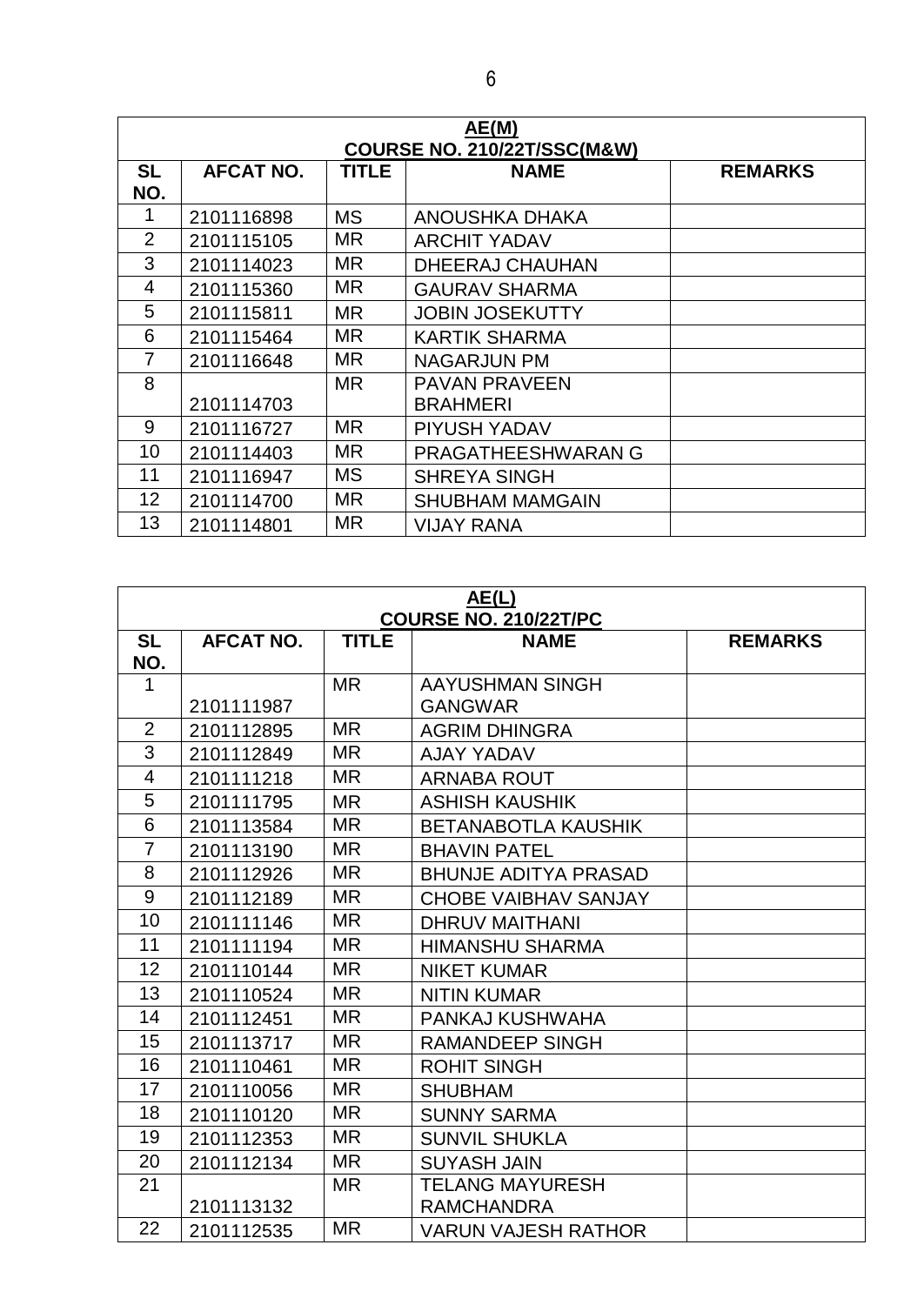| AE(L)<br><b>COURSE NO. 210/22T/PC</b> |                  |              |                               |                |
|---------------------------------------|------------------|--------------|-------------------------------|----------------|
| <b>SL</b><br>NO.                      | <b>AFCAT NO.</b> | <b>TITLE</b> | <b>NAME</b>                   | <b>REMARKS</b> |
| 23                                    | 2101113768       | <b>MR</b>    | <b>VIDIT VIJAY CHATURVEDI</b> |                |
| 24                                    |                  | <b>MR</b>    | YASHWANTH ABHILASH            |                |
|                                       | 2101112151       |              | <b>KARANAM</b>                |                |

| <u>AE(L)</u>   |                  |              |                                        |                |
|----------------|------------------|--------------|----------------------------------------|----------------|
|                |                  |              | <b>COURSE NO. 210/22T/SSC(M&amp;W)</b> |                |
| <b>SL</b>      | <b>AFCAT NO.</b> | <b>TITLE</b> | <b>NAME</b>                            | <b>REMARKS</b> |
| NO.            |                  |              |                                        |                |
| $\mathbf 1$    | 2101113615       | <b>MS</b>    | ANINDITA CHANDA                        |                |
| $\overline{2}$ | 2101111196       | <b>MS</b>    | <b>ANUBHI SHARMA</b>                   |                |
| 3              | 2101111236       | <b>MS</b>    | <b>ESHA GUPTA</b>                      |                |
| 4              | 2101111530       | <b>MS</b>    | <b>JYOTSNA PANDIT</b>                  |                |
| 5              | 2101113670       | <b>MS</b>    | <b>KANCHAN</b>                         |                |
| 6              | 2101113033       | <b>MR</b>    | <b>L KARTHIK</b>                       |                |
| $\overline{7}$ |                  | <b>MS</b>    | <b>PAMPATWAR ASHWINI</b>               |                |
|                | 2101111372       |              | <b>CHANDRAKANT</b>                     |                |
| 8              | 2101113617       | <b>MS</b>    | PRIYANSHU DALAL                        |                |
| 9              | 2101113609       | <b>MS</b>    | <b>SADHIKA PARASHAR</b>                |                |
| 10             | 2101112801       | <b>MS</b>    | <b>SHARMILA URS SR</b>                 |                |
| 11             | 2101112819       | <b>MR</b>    | <b>SHIVANG SHASTRI</b>                 |                |
| 12             | 2101113710       | <b>MS</b>    | <b>SHIVANGI NANGIA</b>                 |                |
| 13             | 2101110322       | <b>MS</b>    | <b>SHIVANGI SINGH</b>                  |                |
| 14             | 2101111370       | <b>MS</b>    | <b>SHREYASI SHARMA</b>                 |                |
| 15             | 2101113715       | <b>MS</b>    | <b>SHRIYA THAPLIYAL</b>                |                |
| 16             | 2101111541       | <b>MS</b>    | <b>VIDUSHI DWIVEDI</b>                 |                |
| 17             | 2101111394       | <b>MS</b>    | <b>VINITA CHAUDHARY</b>                |                |
| 18             | 2101110360       | <b>MR</b>    | <b>VISHAL BALU PUND</b>                |                |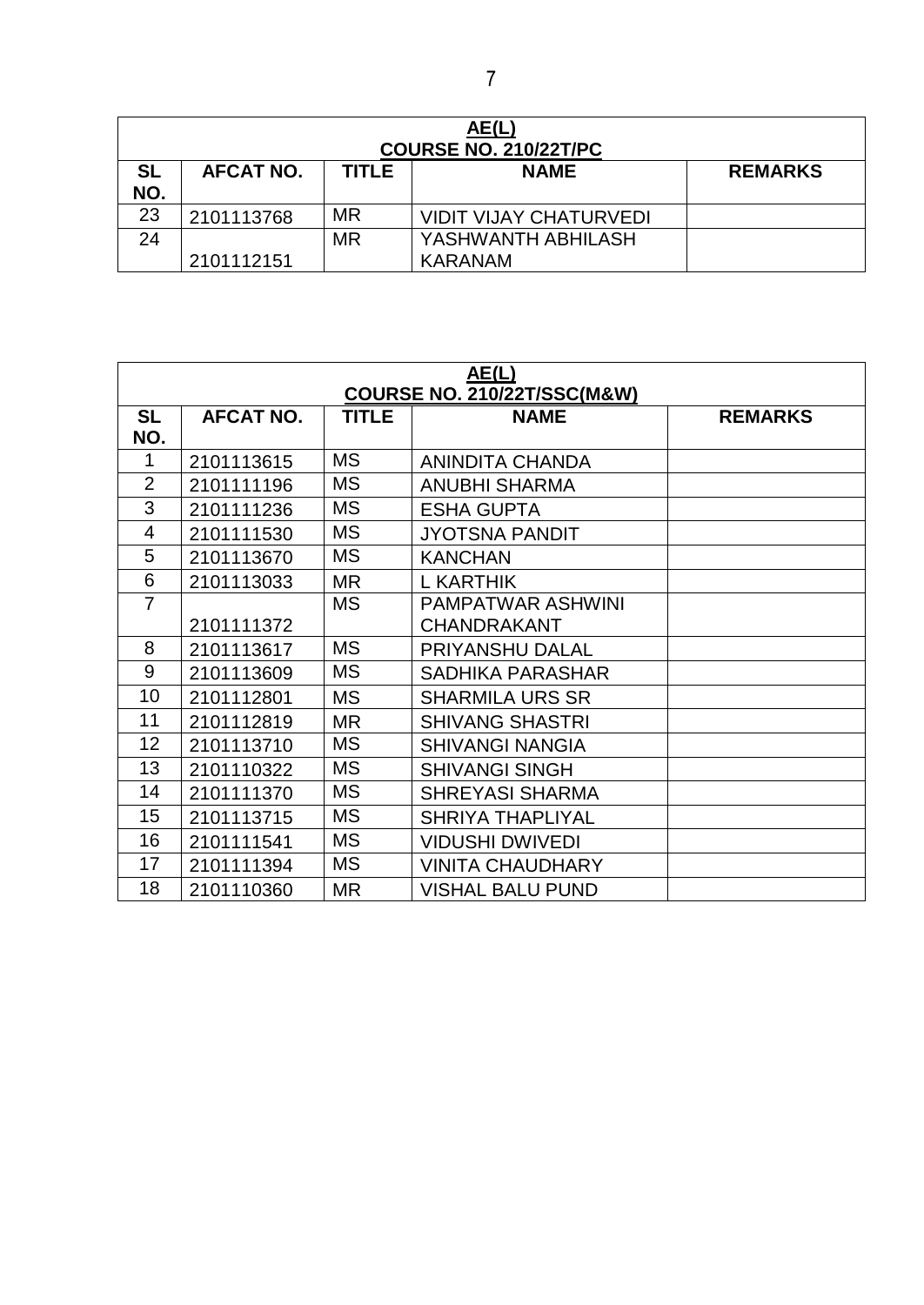### **NON TECHNICAL BRANCH (IN ALPHABETICAL ORDER)**

| <b>ADMINISTRATION</b><br><b>COURSE NO. 210/22G/PC</b> |                  |              |                              |                |  |  |
|-------------------------------------------------------|------------------|--------------|------------------------------|----------------|--|--|
| <b>SL</b><br>NO.                                      | <b>AFCAT NO.</b> | <b>TITLE</b> | <b>NAME</b>                  | <b>REMARKS</b> |  |  |
|                                                       | 2101102129       | MR           | <b>AMIT MISHRA</b>           |                |  |  |
| 2                                                     | 2101116386       | MR           | <b>HARMANDEEP SINGH GILL</b> |                |  |  |
| 3                                                     |                  | <b>MR</b>    | LAKKARAJU YUDHISTIRA         |                |  |  |
|                                                       | 2101115795       |              | <b>SHARMA</b>                |                |  |  |
| 4                                                     | 2101102971       | <b>MR</b>    | <b>MRIDUL DUBEY</b>          |                |  |  |
| 5                                                     | 2101100944       | <b>MR</b>    | <b>SHIKHAR GULERIA</b>       |                |  |  |
| 6                                                     | 2101101872       | <b>MR</b>    | <b>SHUBHENDRA SINGH</b>      |                |  |  |

| <b>ADMINISTRATION</b> |                  |              |                                        |                           |
|-----------------------|------------------|--------------|----------------------------------------|---------------------------|
|                       |                  |              | <b>COURSE NO. 210/22G/SSC(M&amp;W)</b> |                           |
| <b>SL</b>             | <b>AFCAT NO.</b> | <b>TITLE</b> | <b>NAME</b>                            | <b>REMARKS</b>            |
| NO.                   |                  |              |                                        |                           |
| 1                     | 2101106638       | <b>MR</b>    | ADITYA KRISHNA RAJ                     |                           |
| $\overline{2}$        | 2101105731       | <b>MS</b>    | <b>AKANSHA KHARB</b>                   |                           |
| 3                     | 2101101354       | <b>MR</b>    | <b>AMIT BHATT</b>                      |                           |
| $\overline{4}$        | 2101107377       | <b>MR</b>    | <b>ANMOL RANDHAWA</b>                  |                           |
| 5                     | 2101108243       | <b>MR</b>    | <b>ARUN KUMAR P</b>                    |                           |
| 6                     | 2101105734       | <b>MR</b>    | <b>DEVESH KUMAR SHAHI</b>              |                           |
| $\overline{7}$        | 2101102252       | <b>MR</b>    | <b>JEWEL TR</b>                        |                           |
| 8                     | 2101114637       | <b>MR</b>    | <b>MANAN SINGH MATHARU</b>             |                           |
| 9                     | 2101113898       | <b>MR</b>    | <b>NAVIN RAJA M</b>                    |                           |
| 10                    |                  | <b>MR</b>    |                                        | <b>Under NCC Air Wing</b> |
|                       | 2101102211       |              | <b>NIKHIL THAKUR</b>                   | 'C' Certificate Quota     |
| 11                    | 2101108517       | <b>MR</b>    | <b>PRADEEP KUMAR</b>                   |                           |
| 12                    | 2101105477       | <b>MR</b>    | <b>RISHABH GUPTA</b>                   |                           |
| 13                    |                  | <b>MR</b>    |                                        | <b>Under NCC Air Wing</b> |
|                       | 2101107393       |              | <b>TARKIK SUNDRIYA</b>                 | 'C' Certificate Quota     |
| 14                    | 2101109327       | <b>MR</b>    | <b>VAIBHAV SINGH</b>                   |                           |
| 15                    | 2101107736       | <b>MR</b>    | <b>VARTIK RANA</b>                     |                           |
| 16                    | 2101114112       | <b>MR</b>    | <b>VINEET KUMAR</b>                    |                           |
| 17                    | 2101100133       | <b>MR</b>    | <b>VISHAL MANIKANDAN</b>               |                           |
| 18                    | 2101101647       | <b>MR</b>    | <b>VISHWAJEET RAI</b>                  |                           |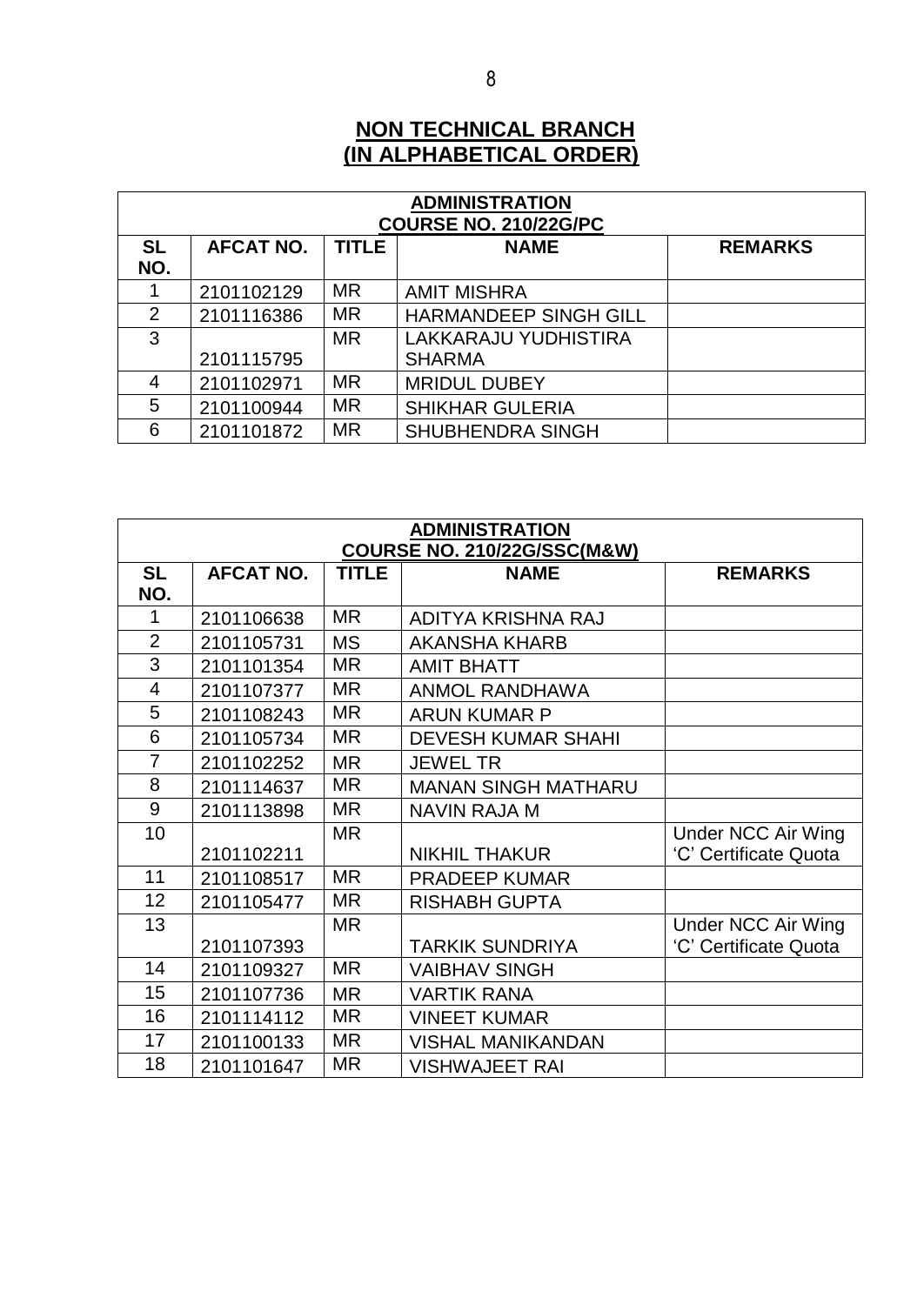| <b>LOGISTICS</b><br><b>COURSE NO. 210/22G/PC</b> |                  |              |                            |                            |  |
|--------------------------------------------------|------------------|--------------|----------------------------|----------------------------|--|
| <b>SL</b><br>NO.                                 | <b>AFCAT NO.</b> | <b>TITLE</b> | <b>NAME</b>                | <b>REMARKS</b>             |  |
|                                                  | 2101103464       | <b>MR</b>    | <b>ABHISHEK MANIDHAR</b>   |                            |  |
| 2                                                |                  | <b>MR</b>    |                            | <b>Under LAW Qualified</b> |  |
|                                                  | 2101104967       |              | <b>GOKUL K</b>             | Category                   |  |
| 3                                                | 2101102979       | <b>MR</b>    | <b>NARAYAN VINOD</b>       |                            |  |
| 4                                                | 2101100392       | <b>MR</b>    | <b>NEPO MOIRANGTHEM</b>    |                            |  |
| 5                                                | 2101109601       | <b>MR</b>    | <b>RAGHUVENDRA PAL</b>     |                            |  |
| 6                                                | 2101109248       | <b>MR</b>    | RAJASHARAVANA S            |                            |  |
| 7                                                |                  | <b>MR</b>    | <b>SAI VIGNESH ANIRUDH</b> |                            |  |
|                                                  | 2101100801       |              | <b>RENDUCHINTALA</b>       |                            |  |
| 8                                                | 2101106607       | <b>MR</b>    | <b>SARTHAK GOUR</b>        |                            |  |

| <b>LOGISTICS</b>                       |                  |              |                             |                           |  |
|----------------------------------------|------------------|--------------|-----------------------------|---------------------------|--|
| <b>COURSE NO. 210/22G/SSC(M&amp;W)</b> |                  |              |                             |                           |  |
| <b>SL</b>                              | <b>AFCAT NO.</b> | <b>TITLE</b> | <b>NAME</b>                 | <b>REMARKS</b>            |  |
| NO.                                    |                  |              |                             |                           |  |
| 1                                      | 2101100938       | <b>MR</b>    | <b>ADARSH PANDEY</b>        |                           |  |
| $\overline{2}$                         | 2101108051       | <b>MR</b>    | <b>ADITYA SHARMA</b>        |                           |  |
| 3                                      | 2101104396       | <b>MR</b>    | <b>AJAY KUMAR</b>           |                           |  |
| 4                                      | 2101103391       | <b>MR</b>    | <b>AKSHAY</b>               |                           |  |
| 5                                      | 2101101894       | <b>MR</b>    | <b>GAWHALE ADITYA UMESH</b> |                           |  |
| 6                                      | 2101114671       | <b>MR</b>    | <b>JOSHUA HOPPER P</b>      |                           |  |
| $\overline{7}$                         | 2101100280       | <b>MR</b>    | <b>MARS MALIK</b>           |                           |  |
| 8                                      | 2101103571       | <b>MR</b>    | <b>NITESH RAWAT</b>         |                           |  |
| 9                                      | 2101112606       | <b>MR</b>    | P ARAVIND                   |                           |  |
| 10                                     |                  | <b>MR</b>    | <b>SANAT KUMAR</b>          |                           |  |
|                                        | 2101103111       |              | <b>MOHAPATRA</b>            |                           |  |
| 11                                     | 2101102869       | <b>MR</b>    | <b>SOURAV NEGI</b>          |                           |  |
| 12                                     |                  | <b>MR</b>    |                             | <b>Under NCC Air Wing</b> |  |
|                                        | 2101114575       |              | <b>SRIMAT M</b>             | 'C' Certificate Quota     |  |
| 13                                     | 2101109841       | <b>MR</b>    | <b>VAMSHIKRISHNA A</b>      |                           |  |
| 14                                     | 2101111332       | <b>MR</b>    | YASH VERMA                  |                           |  |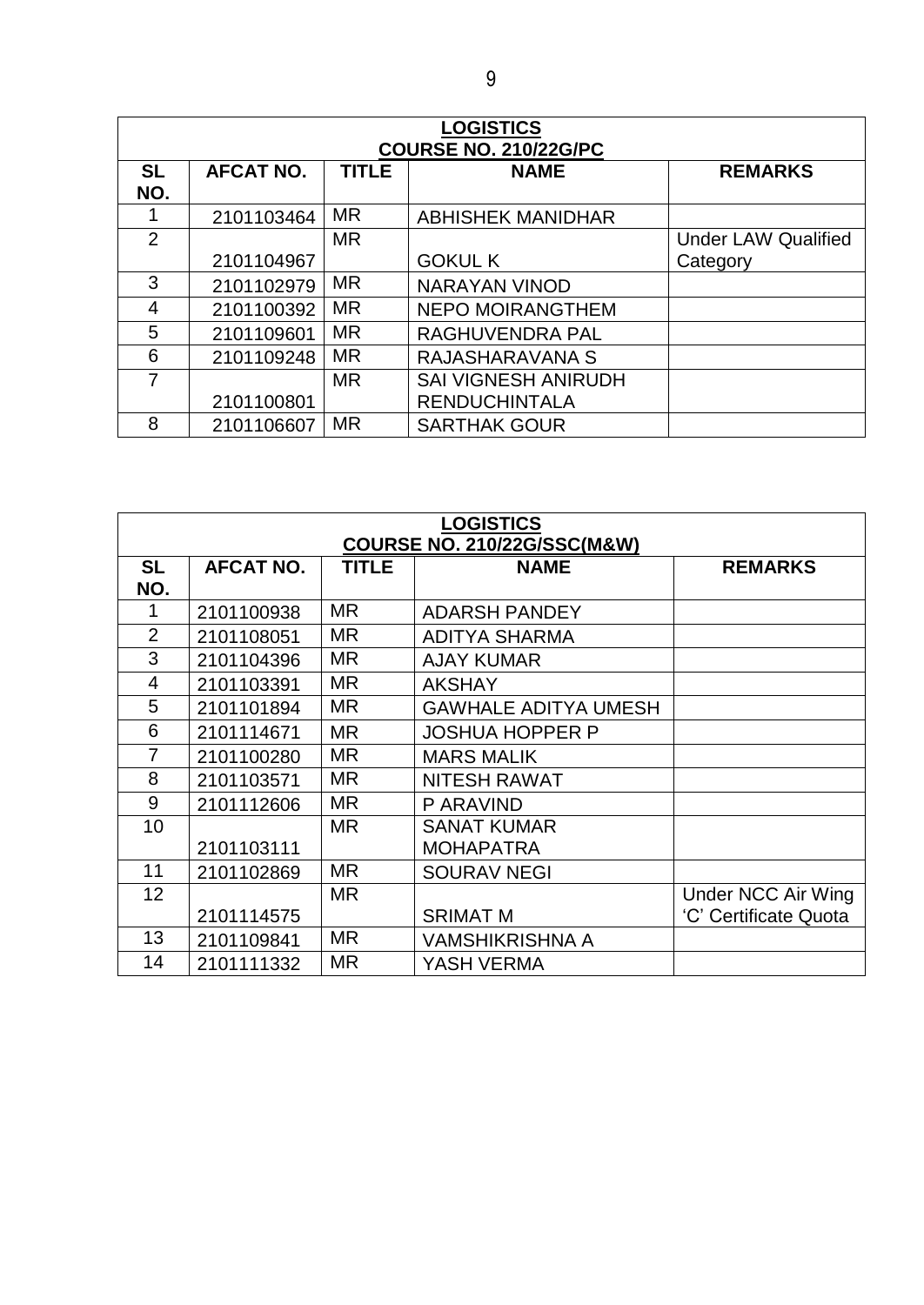| <b>ACCOUNTS</b><br><b>COURSE NO. 210/22G/PC</b> |                 |              |                           |                |  |
|-------------------------------------------------|-----------------|--------------|---------------------------|----------------|--|
| <b>SL</b><br>NO.                                | <b>ROLL NO.</b> | <b>TITLE</b> | <b>NAME</b>               | <b>REMARKS</b> |  |
|                                                 | 2101100140      | <b>MR</b>    | <b>ANKIT</b>              |                |  |
| 2                                               | 2101104275      | <b>MR</b>    | <b>HARSH SINGH</b>        |                |  |
| 3                                               | 2101101038      | <b>MR</b>    | <b>K SAI CHARAN REDDY</b> |                |  |
| $\overline{4}$                                  | 2101100198      | <b>MR</b>    | <b>MANTHAN SHARMA</b>     |                |  |
| 5                                               | 2101109683      | <b>MR</b>    | <b>SAMARTH THAPLIYAL</b>  |                |  |

| <b>ACCOUNTS</b><br><b>COURSE NO. 210/22G/SSC(M&amp;W)</b> |                  |              |                        |                |  |
|-----------------------------------------------------------|------------------|--------------|------------------------|----------------|--|
| <b>SL</b><br>NO.                                          | <b>AFCAT NO.</b> | <b>TITLE</b> | <b>NAME</b>            | <b>REMARKS</b> |  |
|                                                           | 2101105831       | <b>MS</b>    | <b>ANJALI RANA</b>     |                |  |
| $\overline{2}$                                            | 2101109452       | <b>MS</b>    | <b>NIVEDITA SHARMA</b> |                |  |
| 3                                                         | 2101103482       | MR           | <b>SURAJ</b>           |                |  |